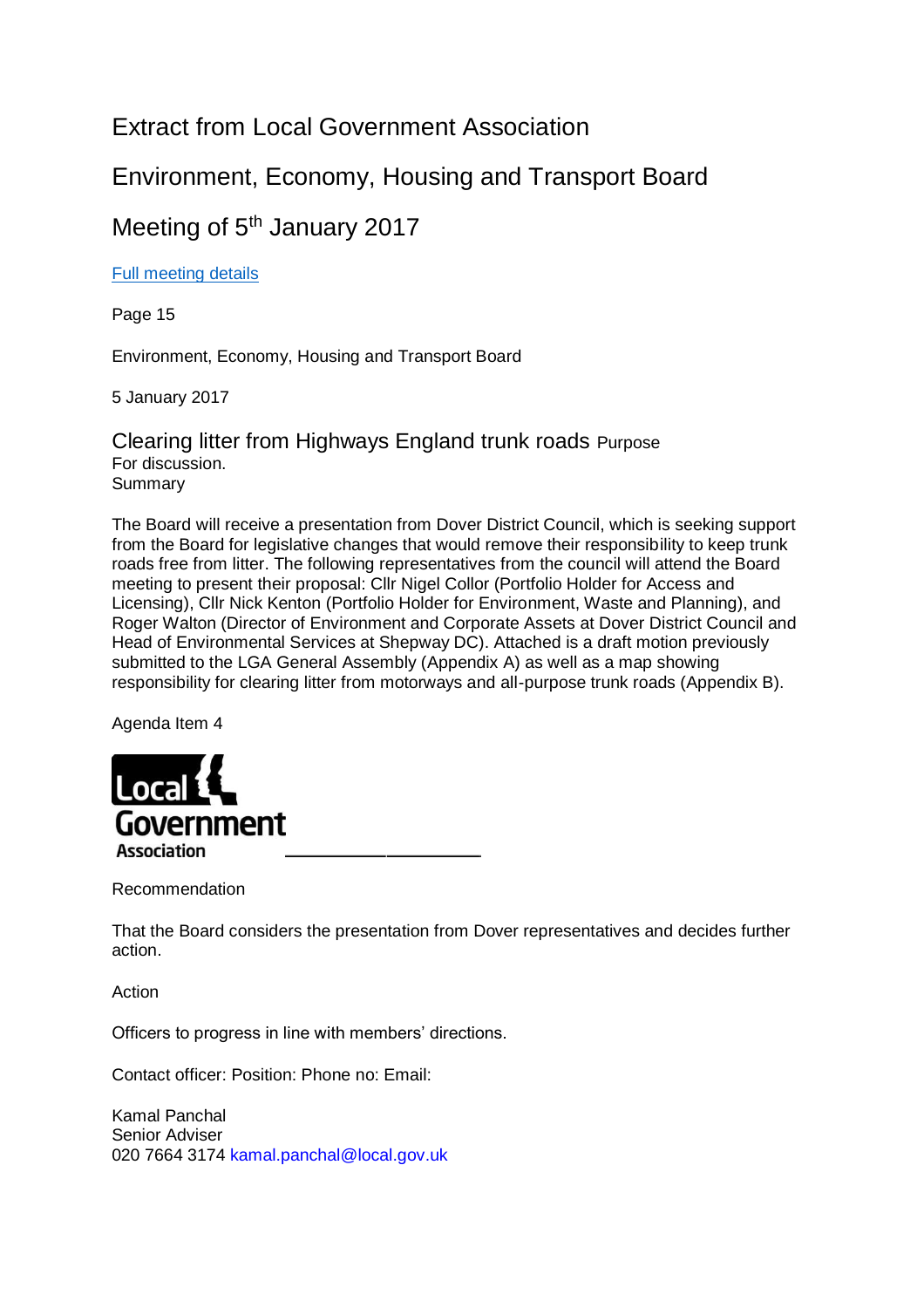Page 17

Agenda Item 4



Environment, Economy, Housing and Transport Board

5 January 2017

Clearing litter from Highways England trunk roads

**Background** 

- 1. The LGA was approached by Dover District Council in relation to councils' responsibilities for clearing litter on Highways England trunk roads, with a motion for consideration by the LGA General Assembly. The motion was endorsed by members of the East Kent Regeneration Board, which includes Dover, Ashford, Canterbury, Shepway, Thanet and Kent County Council, although concerns are shared by other councils across the country. The LGA's Leadership Board reviewed the request for a motion and proposed that it would be more appropriate for the issue to be discussed by the LGA's EEHT Board.
- 2. The motion is appended to this report at Appendix A and members are advised to refer to it for their consideration. For ease the main points are summarised here:
	- 1. 2.1. Under Section 89 of the Environmental Protection Act 1990, councils have a duty to keep land and highways clear of litter; this extends to clearing litter on Highways England's (HE) trunk roads (Appendix B), as well as local roads but not motorways.
	- 2. 2.2. The concern for Dover District Council and other litter authorities is that there are unfair additional operational burdens and costs for those councils who have HE trunk roads within their local authority boundary.
	- 3. 2.3. The representatives from Dover DC will be able to clarify the exact nature of the additional cost burdens. However, LGA officers are aware from other areas that one significant factor is the cost of traffic management for what are high traffic volume routes. For example:
		- 1. 2.3.1 Councils have to liaise with Highways England, or whoever is managing their roads on their behalf, in order to cooperate on road safety (e.g. in closing down lanes for cleaning) and are charged significant costs for assistance in putting in place traffic controls.
		- 2. 2.3.2 Cleaning operations are usually limited to night time working only which means councils have to make plans to adjust routine maintenance schedules as work can only be done at night or early morning on weekends.
		- 3. 2.3.3 Access to the central reservation is a big challenge usually necessitating lanes to be closed off which requires work at night or early morning at weekends.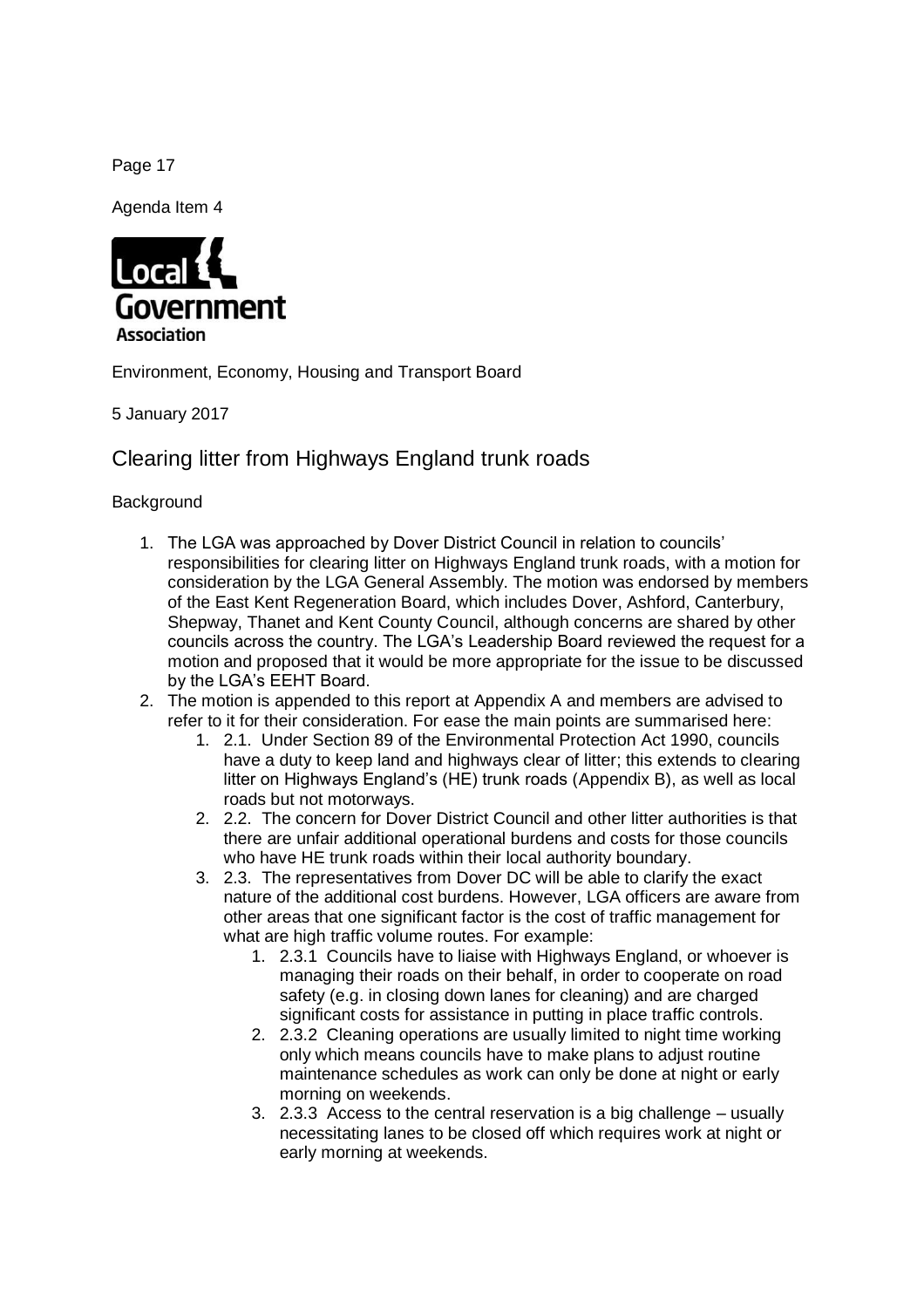Page 18

**Issues** 

3. LGA's written submission to the Environment, Food and Rural Affairs Committee inquiry on Waste Crime in May 2015 called for:

3.1. The road closure function of the Highways Agency to be combined with that of clearance. It would enable a more consistent approach along the length of a particular road, rather than just the section within a council area. Also, a single body with a national focus would also have a more effective role on prevention through sole responsibility for campaigns to reduce highway littering from vehicles.

4. Under s86(11) of the Act it appears that there is a provision allowing the SoS to transfer the responsibility for cleansing to a different authority:

4.1. "The Secretary of State may, by order, as respects relevant highways or relevant roads, relevant highways or relevant roads of any class or any part of a relevant highway or relevant road specified in the order, transfer the responsibility for the discharge of the duties imposed by section 89 below from the local authority to the highway or roads authority; but he shall not make an order under this subsection unless-

- 5. This could be a more ready-made option for affected councils to pursue however, it is not apparent that any such transfers have taken place and also whether the change from the Highways Agency to Highways England has affected the status of the Secretary of State as a roads authority.
- 6. Highways England are aware of the issue and LGA officials understand that there is guidance to be issued to HE regional service teams to facilitate their working with local authority teams, although it is not clear what impact this will have in practice. Defra have set up a working group to look at vehicle littering as part of their work to develop a new national Litter Strategy, expected early in 2017. The working group are looking at existing good practice in partnership working, including the East Midlands.

Implications for Wales

7. Transport policy is devolved to the Welsh Assembly; this is an English debate and the WLGA lead on representing the interests of Welsh local authorities.

Financial Implications

8. There are no financial implications for the LGA implied in the content above.

Agenda Item 4

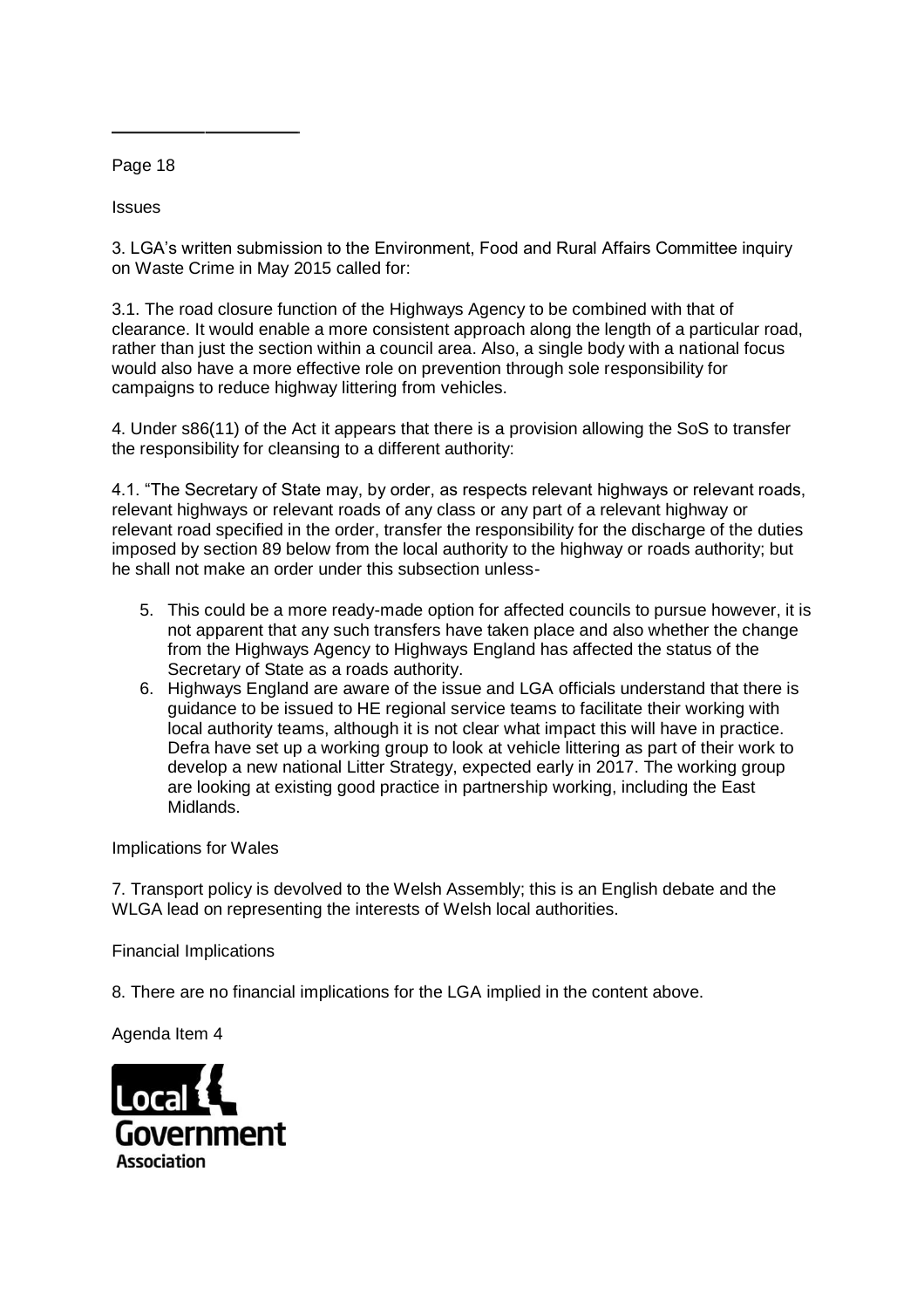Environment, Economy, Housing and Transport Board

5 January 2017

- 1. (a) (except where he is the highway or roads authority) he is requested to do so by the highway or roads authority;
- 2. (b) he consults the local authority; and
- 3. (c) it appears to him to be necessary or expedient to do so in order to prevent or minimise interference with the passage or with the safety of traffic along the highway in question."

Page 19

5 January 2017

Draft motion for LGA General Assembly – July 2017 Background

Appendix A

Agenda Item 4a



Environment, Economy, Housing and Transport Board

### **Issue**

2. The operational impact of this arrangement is that the simple designation of the road can mean that the burden and cost of keeping the highway and adjacent verges clear of litter on the strategic road network falls unfairly on some local authorities. For example within Kent

<sup>1.</sup> Section 89 of the Environmental Protection Act 1990, sets out the various responsibilities with regard to the "Duty to keep land and highways clear of litter", with the responsibility to ensure that the highway or road is, so far as is practicable, kept clean split between:

<sup>1.1.</sup> Each local authority, as respects any relevant highway or relevant road for which it is responsible.

<sup>1.2.</sup> The Secretary of State, as respects any trunk road which is a special road and any relevant highway or relevant road for which he is responsible.

<sup>(</sup>Special Roads are roads on which certain types of traffic are prohibited, under the Highways Act 1980. All motorways are Special Roads, together with some high- grade dual carriageways. It is understood that he only non-motorway special road that has been identified is the A282 in Essex and Kent, between M25 junction 30 and south of M25 junction 1b. This section of road includes the Dartford – Thurrock River Crossing.)